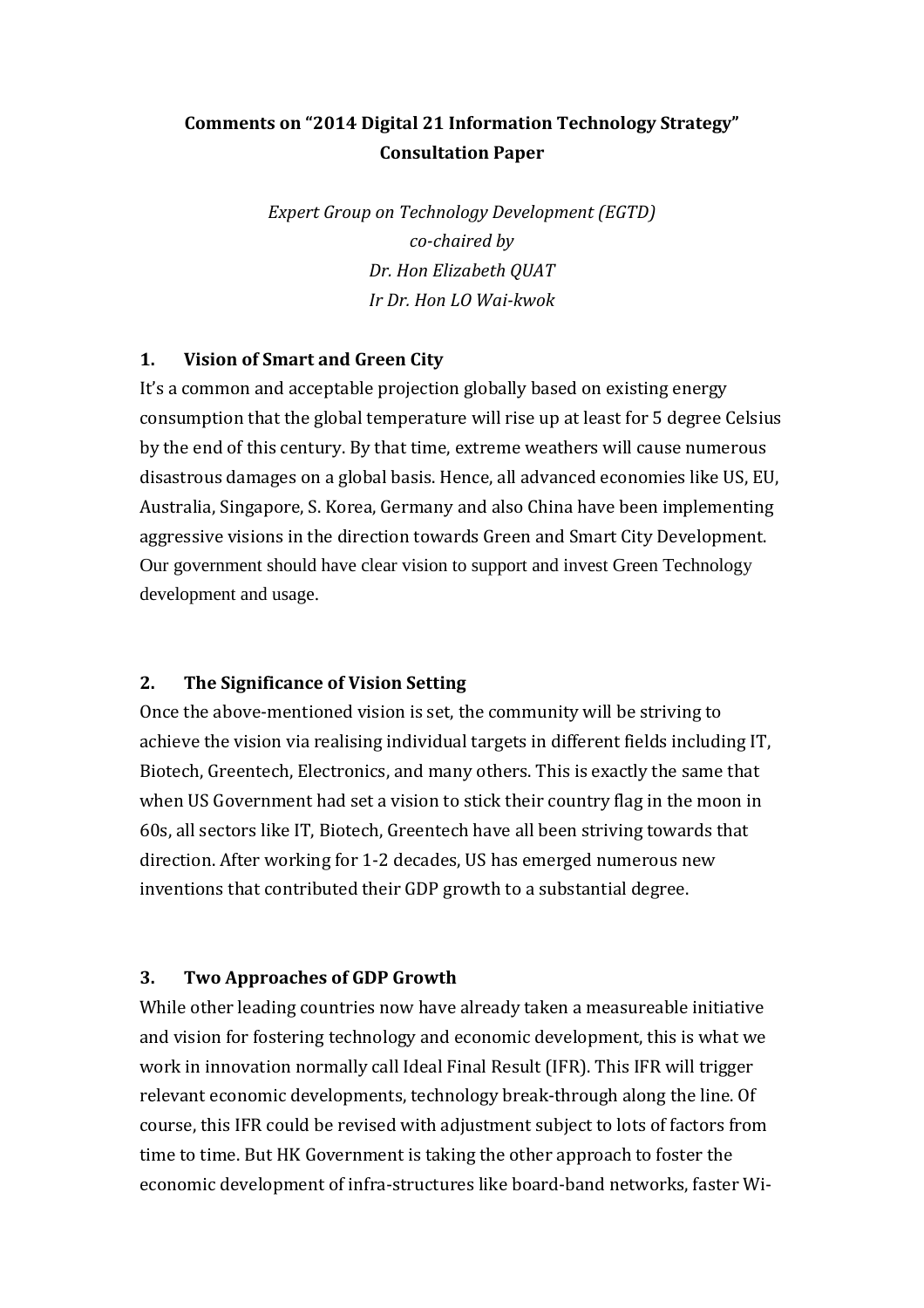Fi, etc. and believe the market will utilize the new infra-structures to evolve new inventions, business models and economic development on their own. We are not saying this model is not working at all right now. But this old model worked in the past when the world was with limited communication measures and most of the companies were competing locally. But now, anyone of us will have to compete globally. If Chinese companies did not receive their support from the Chinese Government, how a critical mass be built up? This is why US/EU always complained against China for subsidies. But Japan, S. Korea, Singapore, Taiwan, are also doing the same support for their companies except for Hong Kong companies! Will HK Government sincerely review whether a new approach be more suitable nowadays?

## **4. Youth Talent Cultivation**

It's important to develop logical thinking since primary education. We propose to introduce software programming in every child's education. Modern computer and information technology studies at schools should not only focus on computers and word processing programmes. More and more technology has emerged in students' lives, and to understand the principles of it they need to know more about programming and technology in general. We should aim for:

- 1. Develop students' logical thinking, creativity, mathematical skills etc.;
- 2. Demonstrate that programming can be interesting and done by anyone;
- 3. Teach the basics of programming through practical activity; and
- 4. Teach students to use different age-appropriate programming languages.

## **5. Government Procurement Policy for Local Technology Provider**

Government should become the pilot user for local developed technology, say reserve 10% to purchase local technology regardless of their experience. It can definitely help to groom and encourage local SME to develop new technology and productize it. By being the pilot of the local emerging technology, it could help them not only surviving, but also breaking through to become international product. For example, some green technology products are developed in HK locally, shouldn't our government take the lead for trial regardless of its experience?

## **6. Conclusions**

From our humble suggestion, Hong Kong now do need a strong vision with measurable KPIs. With Government's proper policy and financial supports, the vision will definitely stimulate vibrant technology developments and economic